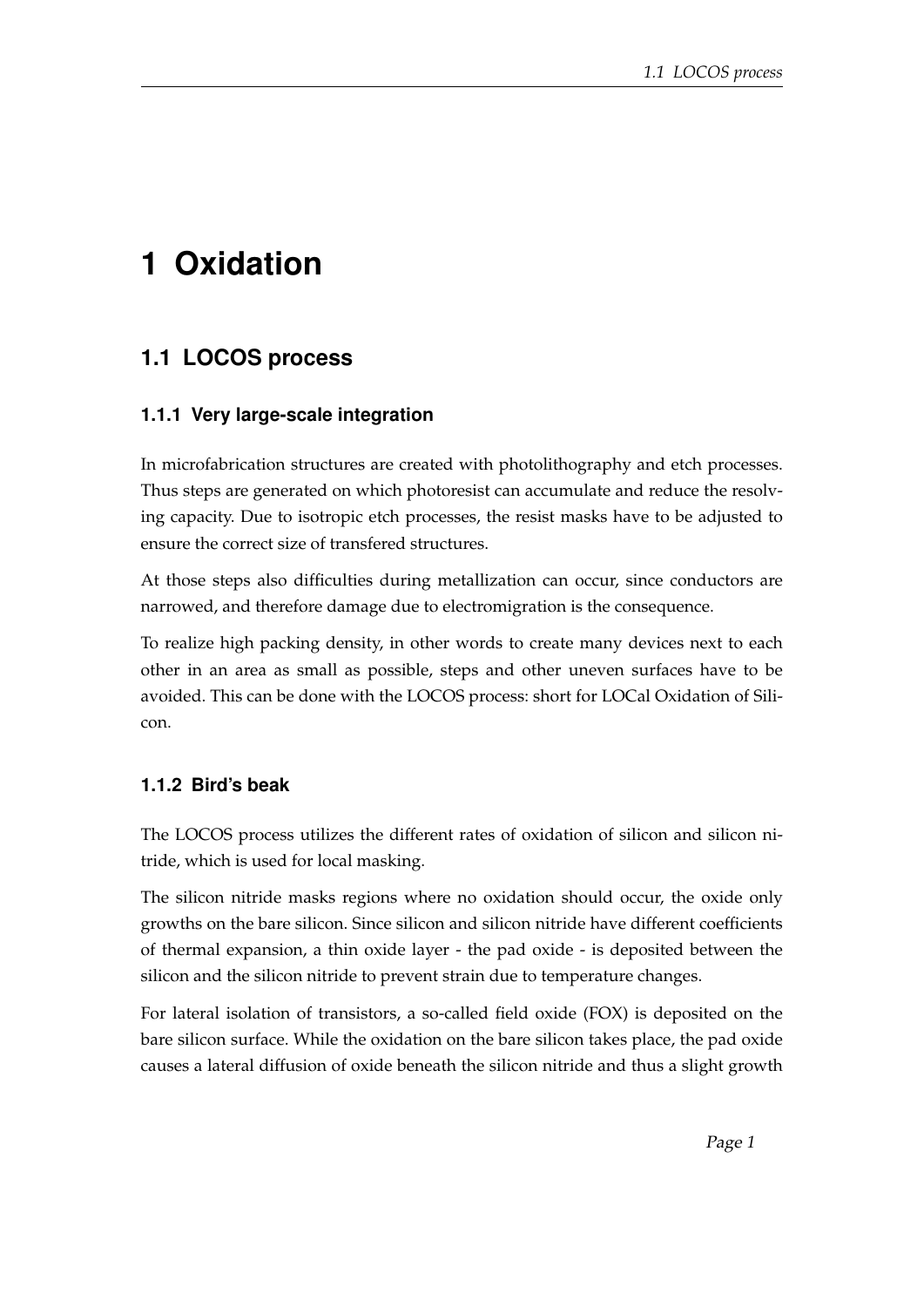

Fig. 1.1: Basic film layer stack

of oxide at the edge of the nitride mask. This extension has the shape of a bird's beak whose length depends on the length of the oxidation process and the thickness of the pad oxide and the nitride as well.



Fig. 1.2: LOCOS profile after oxidation

Beside this effect, the white ribbon or kooi effect can occur during wet oxidation processes. Thereby nitride of the masking and hydrogen used for the wet oxidation react to form ammonia NH3 which can diffuse to the silicon surface and cause a nitridation. This nitride has to be removed before the gate oxide is deposited because it acts as a masking and prevents oxide growth.

Despite this negative effects, the LOCOS process is an appropriate method to facilitate very large-scale integration. In addition, due to the better uniformity without steps and